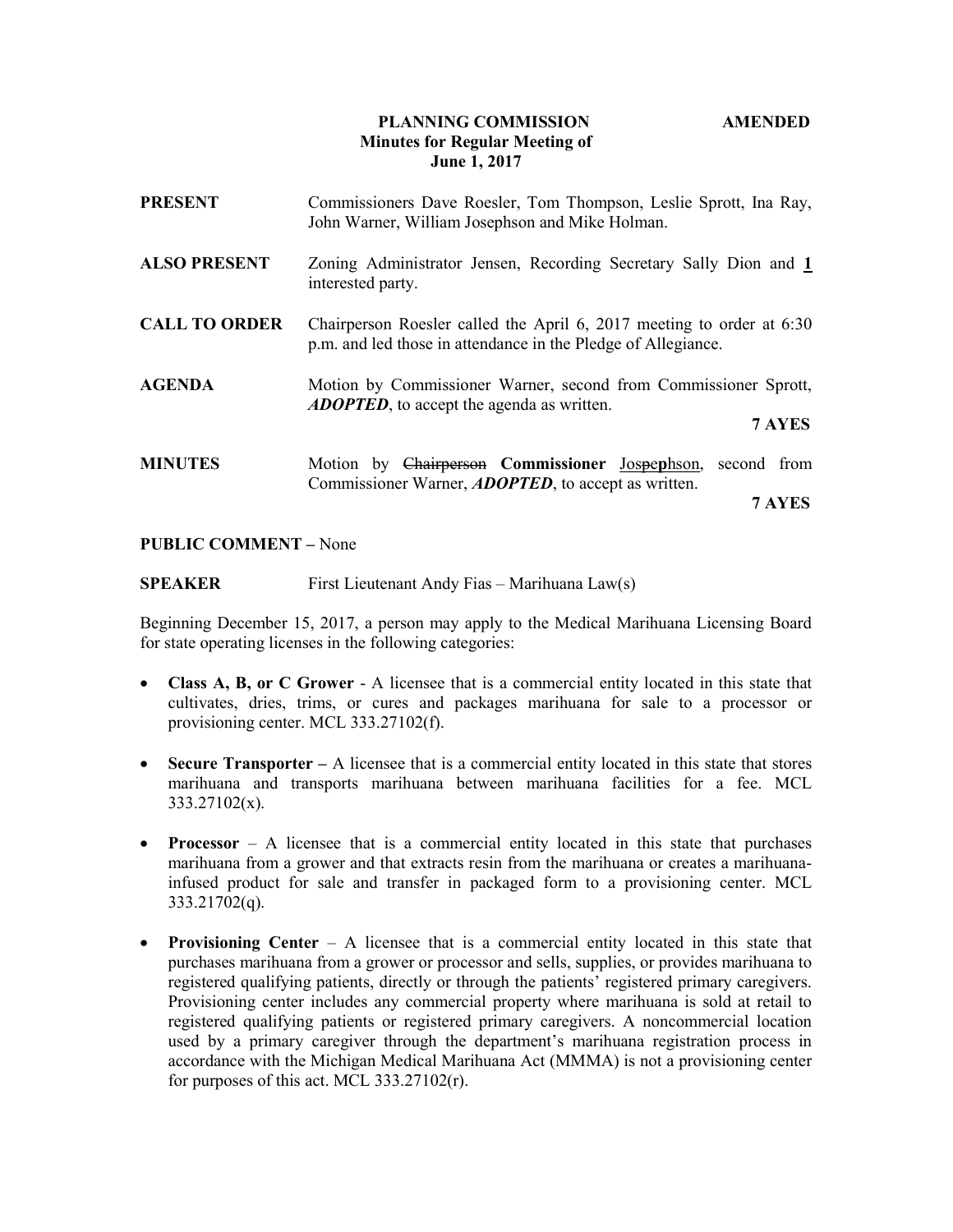• Safety Compliance Facility  $-A$  licensee that is a commercial entity that receives marihuana from a marihuana facility or registered primary caregiver, tests it for contaminants and for tetrahydrocannabinol and other cannabinoids, returns the test results, and may return the marihuana to the marihuana facility. MCL 333.27102(w).

A marihuana facility shall not operate in a municipality unless the municipality has adopted an ordinance that authorizes that type of facility. MCL 333.27205.

A municipality may adopt an ordinance to authorize 1 or more types of marihuana facilities within its boundaries and to limit the number of each type of marihuana facility. MCL 333.27205.

A municipality may adopt other ordinances relating to marihuana facilities within its jurisdiction, including zoning regulations, but shall not impose regulations regarding the purity or pricing of marihuana or interfering or conflicting with statutory regulations for licensing marihuana facilities. MCL 333.27205.

There will be a free Marijuana Dispensaries and edibles update for township and city officials on June 20, 2017 at the Pinnacle Center in Hudsonville, MI from  $1 \text{ p.m.} - 5 \text{ p.m.}$ 

If the township does nothing these dispensaries will not be allowed. Consensus of the Fruitland Township Board is to do nothing.

# OLD BUSINESS

Recommended language from the Township Board.

Chairperson Roesler stated that he had a phone conversation with Attorney Even and he advised he did not have a chance to review the proposed changes. He will review and provide comment.

Zoning Administrator Jensen stated he thinks it is going to be hard to enforce the growth of plants.

### PLANNING/ZONING UPDATE

Commissioner Warner asked the Planning Commission to review Article III, Section 3.23 (E.) (4). The question is why the Low Density Residential District is not included.

# COMMISSIONERS COMMENTS

Commissioners Holman & Ray went to a Planning class. They reported it was a great class, and they learned a lot. They reported there is new sign legislation forthcoming, and that the question of whether bees are pets or livestock came up.

## ADJOURNMENT

Motion by Commissioner Josephson, second from Commissioner Warner, **ADOPTED**, to **ADJOURN** the June 1, 2017 regular meeting at 8:20 p.m.

7 AYES